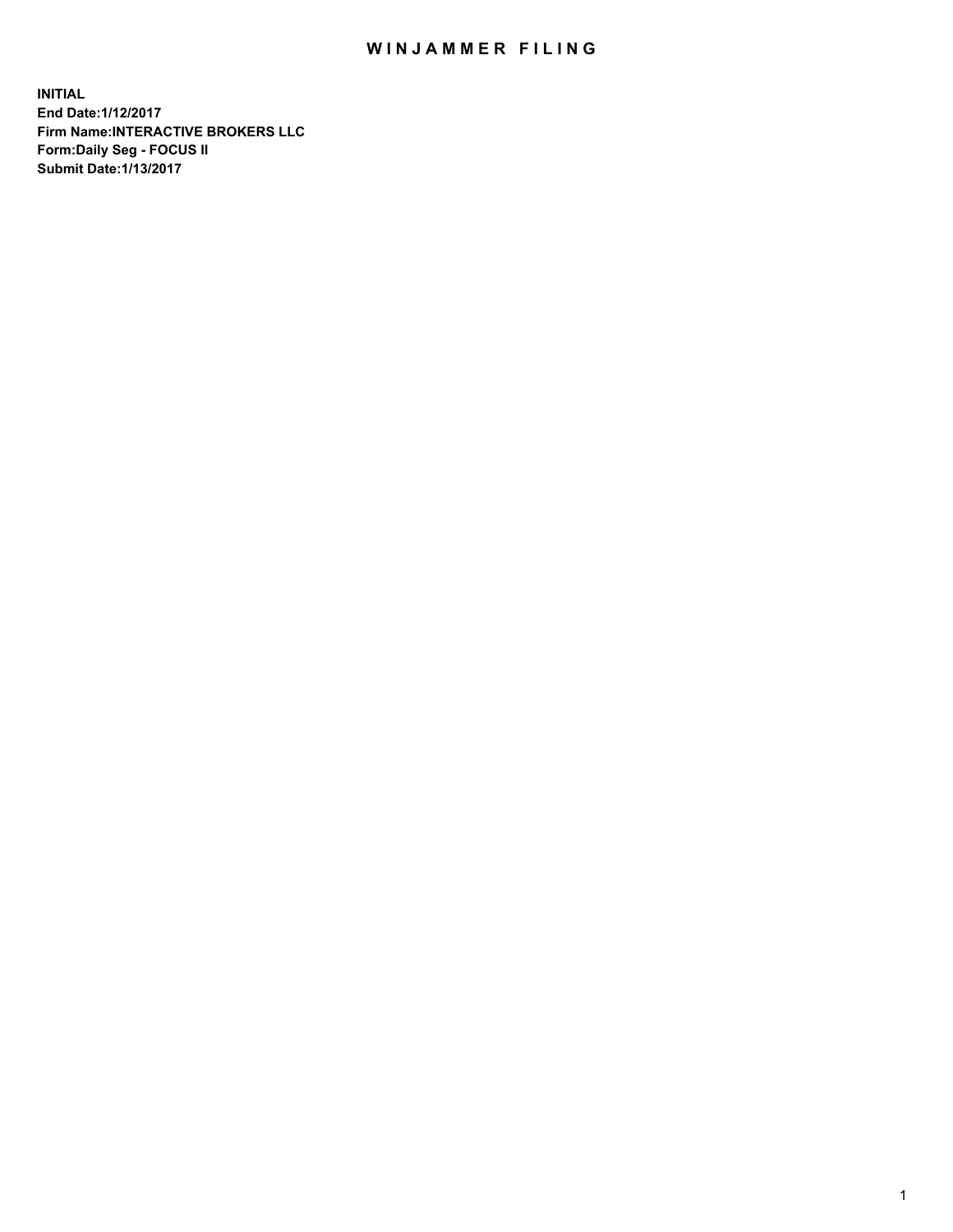## **INITIAL End Date:1/12/2017 Firm Name:INTERACTIVE BROKERS LLC Form:Daily Seg - FOCUS II Submit Date:1/13/2017 Daily Segregation - Cover Page**

| Name of Company<br><b>Contact Name</b><br><b>Contact Phone Number</b><br><b>Contact Email Address</b>                                                                                                                                                                                                                          | <b>INTERACTIVE BROKERS LLC</b><br>James Menicucci<br>203-618-8085<br>jmenicucci@interactivebrokers.c<br>om |
|--------------------------------------------------------------------------------------------------------------------------------------------------------------------------------------------------------------------------------------------------------------------------------------------------------------------------------|------------------------------------------------------------------------------------------------------------|
| FCM's Customer Segregated Funds Residual Interest Target (choose one):<br>a. Minimum dollar amount: ; or<br>b. Minimum percentage of customer segregated funds required:%; or<br>c. Dollar amount range between: and; or<br>d. Percentage range of customer segregated funds required between:% and%.                          | $\overline{\mathbf{0}}$<br>0<br>155,000,000 245,000,000<br>0 <sub>0</sub>                                  |
| FCM's Customer Secured Amount Funds Residual Interest Target (choose one):<br>a. Minimum dollar amount: ; or<br>b. Minimum percentage of customer secured funds required:%; or<br>c. Dollar amount range between: and; or<br>d. Percentage range of customer secured funds required between:% and%.                            | $\overline{\mathbf{0}}$<br>$\overline{\mathbf{0}}$<br>80,000,000 120,000,000<br>00                         |
| FCM's Cleared Swaps Customer Collateral Residual Interest Target (choose one):<br>a. Minimum dollar amount: ; or<br>b. Minimum percentage of cleared swaps customer collateral required:% ; or<br>c. Dollar amount range between: and; or<br>d. Percentage range of cleared swaps customer collateral required between:% and%. | $\overline{\mathbf{0}}$<br>$\overline{\mathbf{0}}$<br>0 <sub>0</sub><br><u>00</u>                          |

Attach supporting documents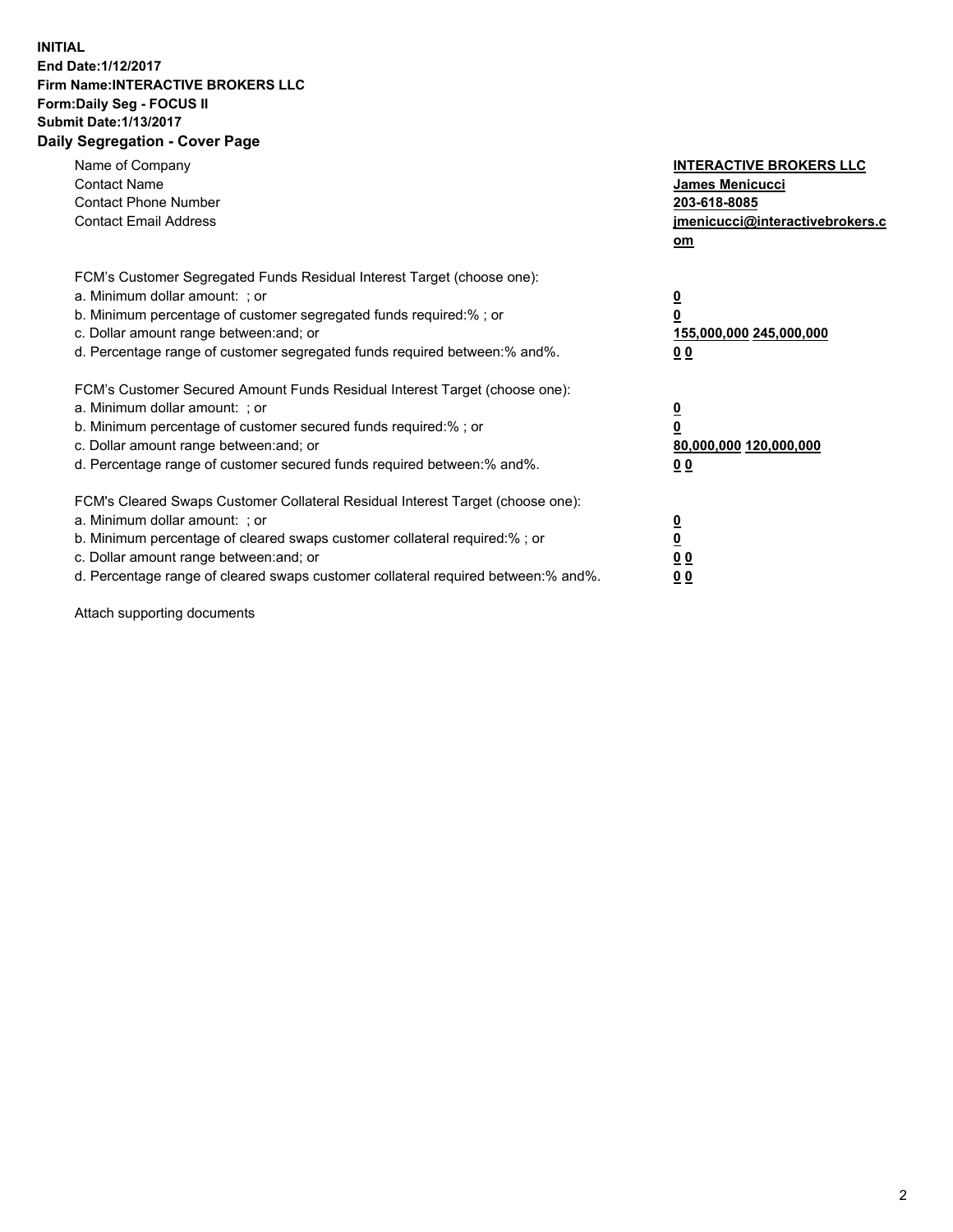## **INITIAL End Date:1/12/2017 Firm Name:INTERACTIVE BROKERS LLC Form:Daily Seg - FOCUS II Submit Date:1/13/2017 Daily Segregation - Secured Amounts**

|     | Dany Ocgregation - Oceanea Annoanta                                                         |                                  |
|-----|---------------------------------------------------------------------------------------------|----------------------------------|
|     | Foreign Futures and Foreign Options Secured Amounts                                         |                                  |
|     | Amount required to be set aside pursuant to law, rule or regulation of a foreign            | $0$ [7305]                       |
|     | government or a rule of a self-regulatory organization authorized thereunder                |                                  |
| 1.  | Net ledger balance - Foreign Futures and Foreign Option Trading - All Customers             |                                  |
|     | A. Cash                                                                                     | 342,061,954 [7315]               |
|     | B. Securities (at market)                                                                   | $0$ [7317]                       |
| 2.  | Net unrealized profit (loss) in open futures contracts traded on a foreign board of trade   | 11,047,040 [7325]                |
| 3.  | Exchange traded options                                                                     |                                  |
|     | a. Market value of open option contracts purchased on a foreign board of trade              | 191,938 [7335]                   |
|     | b. Market value of open contracts granted (sold) on a foreign board of trade                | <b>27,702</b> [7337]             |
| 4.  | Net equity (deficit) (add lines 1.2. and 3.)                                                | 353,273,230 [7345]               |
| 5.  | Account liquidating to a deficit and account with a debit balances - gross amount           | 64,602 [7351]                    |
|     | Less: amount offset by customer owned securities                                            | 0 [7352] 64,602 [7354]           |
| 6.  | Amount required to be set aside as the secured amount - Net Liquidating Equity              | 353,337,832 [7355]               |
|     | Method (add lines 4 and 5)                                                                  |                                  |
| 7.  | Greater of amount required to be set aside pursuant to foreign jurisdiction (above) or line | 353,337,832 [7360]               |
|     | 6.                                                                                          |                                  |
|     | FUNDS DEPOSITED IN SEPARATE REGULATION 30.7 ACCOUNTS                                        |                                  |
| 1.  | Cash in banks                                                                               |                                  |
|     | A. Banks located in the United States                                                       | $0$ [7500]                       |
|     | B. Other banks qualified under Regulation 30.7                                              | 0 [7520] 0 [7530]                |
| 2.  | Securities                                                                                  |                                  |
|     | A. In safekeeping with banks located in the United States                                   | 413,504,401 [7540]               |
|     | B. In safekeeping with other banks qualified under Regulation 30.7                          | 0 [7560] 413,504,401 [7570]      |
| 3.  | Equities with registered futures commission merchants                                       |                                  |
|     | A. Cash                                                                                     | $0$ [7580]                       |
|     | <b>B.</b> Securities                                                                        | $0$ [7590]                       |
|     | C. Unrealized gain (loss) on open futures contracts                                         | $0$ [7600]                       |
|     | D. Value of long option contracts                                                           | $0$ [7610]                       |
|     | E. Value of short option contracts                                                          | 0 [7615] 0 [7620]                |
| 4.  | Amounts held by clearing organizations of foreign boards of trade                           |                                  |
|     | A. Cash                                                                                     | $0$ [7640]                       |
|     | <b>B.</b> Securities                                                                        | $0$ [7650]                       |
|     | C. Amount due to (from) clearing organization - daily variation                             | $0$ [7660]                       |
|     | D. Value of long option contracts                                                           | $0$ [7670]                       |
|     | E. Value of short option contracts                                                          | 0 [7675] 0 [7680]                |
| 5.  | Amounts held by members of foreign boards of trade                                          |                                  |
|     | A. Cash                                                                                     | 62,839,309 [7700]                |
|     | <b>B.</b> Securities                                                                        | $0$ [7710]                       |
|     | C. Unrealized gain (loss) on open futures contracts                                         | 2,856,950 [7720]                 |
|     | D. Value of long option contracts                                                           | 191,938 [7730]                   |
|     | E. Value of short option contracts                                                          | -27,702 [7735] 65,860,495 [7740] |
| 6.  | Amounts with other depositories designated by a foreign board of trade                      | 0 [7760]                         |
| 7.  | Segregated funds on hand                                                                    | $0$ [7765]                       |
| 8.  | Total funds in separate section 30.7 accounts                                               | 479,364,896 [7770]               |
| 9.  | Excess (deficiency) Set Aside for Secured Amount (subtract line 7 Secured Statement         | 126,027,064 [7380]               |
|     | Page 1 from Line 8)                                                                         |                                  |
| 10. | Management Target Amount for Excess funds in separate section 30.7 accounts                 | 80,000,000 [7780]                |
| 11. | Excess (deficiency) funds in separate 30.7 accounts over (under) Management Target          | 46,027,064 [7785]                |
|     |                                                                                             |                                  |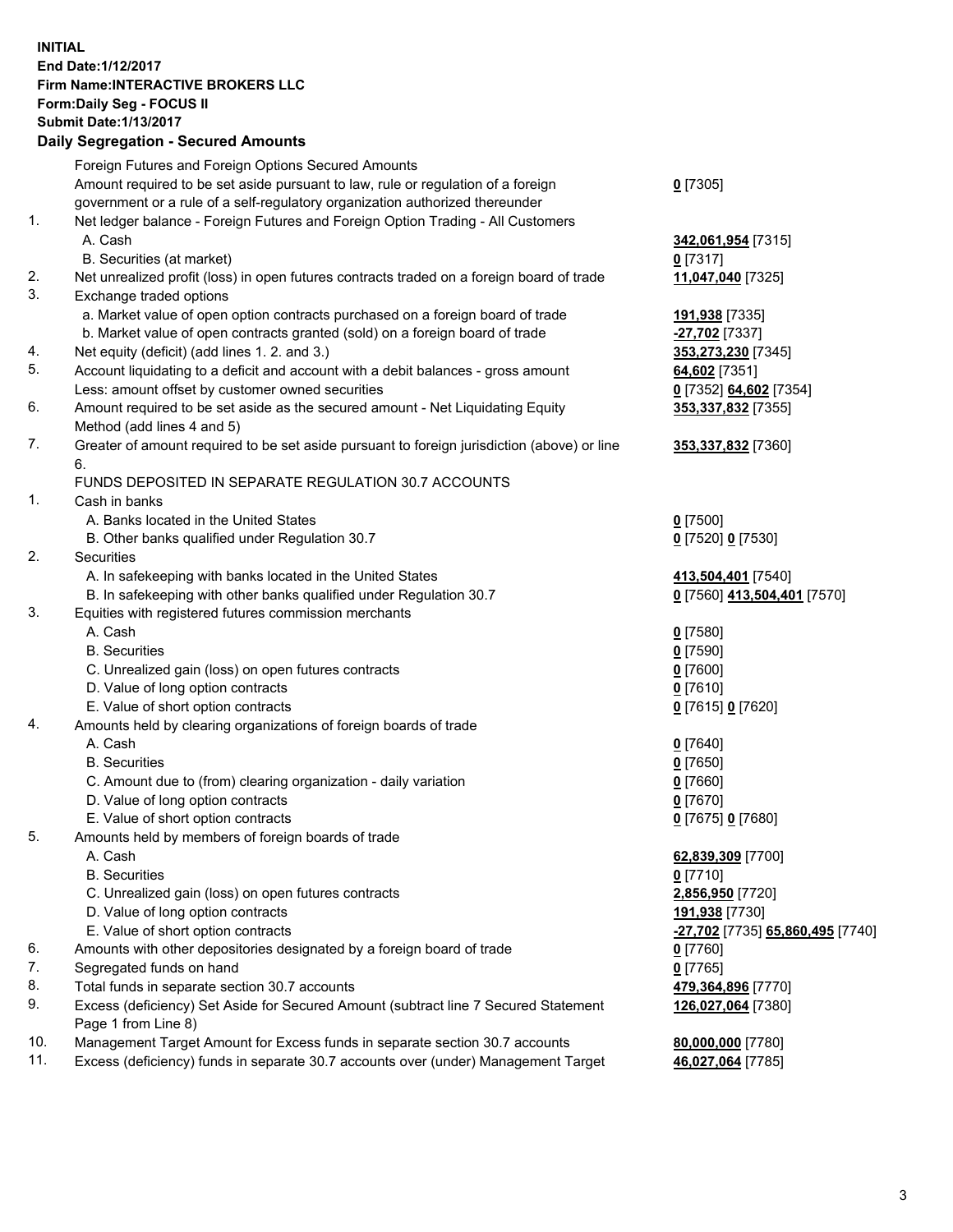**INITIAL End Date:1/12/2017 Firm Name:INTERACTIVE BROKERS LLC Form:Daily Seg - FOCUS II Submit Date:1/13/2017 Daily Segregation - Segregation Statement** SEGREGATION REQUIREMENTS(Section 4d(2) of the CEAct) 1. Net ledger balance A. Cash **3,184,380,644** [7010] B. Securities (at market) **0** [7020] 2. Net unrealized profit (loss) in open futures contracts traded on a contract market **37,536,799** [7030] 3. Exchange traded options A. Add market value of open option contracts purchased on a contract market **112,772,170** [7032] B. Deduct market value of open option contracts granted (sold) on a contract market **-195,983,795** [7033] 4. Net equity (deficit) (add lines 1, 2 and 3) **3,138,705,818** [7040] 5. Accounts liquidating to a deficit and accounts with debit balances - gross amount **186,742** [7045] Less: amount offset by customer securities **0** [7047] **186,742** [7050] 6. Amount required to be segregated (add lines 4 and 5) **3,138,892,560** [7060] FUNDS IN SEGREGATED ACCOUNTS 7. Deposited in segregated funds bank accounts A. Cash **99,099,538** [7070] B. Securities representing investments of customers' funds (at market) **2,078,639,994** [7080] C. Securities held for particular customers or option customers in lieu of cash (at market) **0** [7090] 8. Margins on deposit with derivatives clearing organizations of contract markets A. Cash **17,266,690** [7100] B. Securities representing investments of customers' funds (at market) **1,284,173,978** [7110] C. Securities held for particular customers or option customers in lieu of cash (at market) **0** [7120] 9. Net settlement from (to) derivatives clearing organizations of contract markets **-22,287,121** [7130] 10. Exchange traded options A. Value of open long option contracts **112,759,047** [7132] B. Value of open short option contracts **-195,937,728** [7133] 11. Net equities with other FCMs A. Net liquidating equity **0** [7140] B. Securities representing investments of customers' funds (at market) **0** [7160] C. Securities held for particular customers or option customers in lieu of cash (at market) **0** [7170] 12. Segregated funds on hand **0** [7150] 13. Total amount in segregation (add lines 7 through 12) **3,373,714,398** [7180] 14. Excess (deficiency) funds in segregation (subtract line 6 from line 13) **234,821,838** [7190] 15. Management Target Amount for Excess funds in segregation **155,000,000** [7194]

16. Excess (deficiency) funds in segregation over (under) Management Target Amount Excess

**79,821,838** [7198]